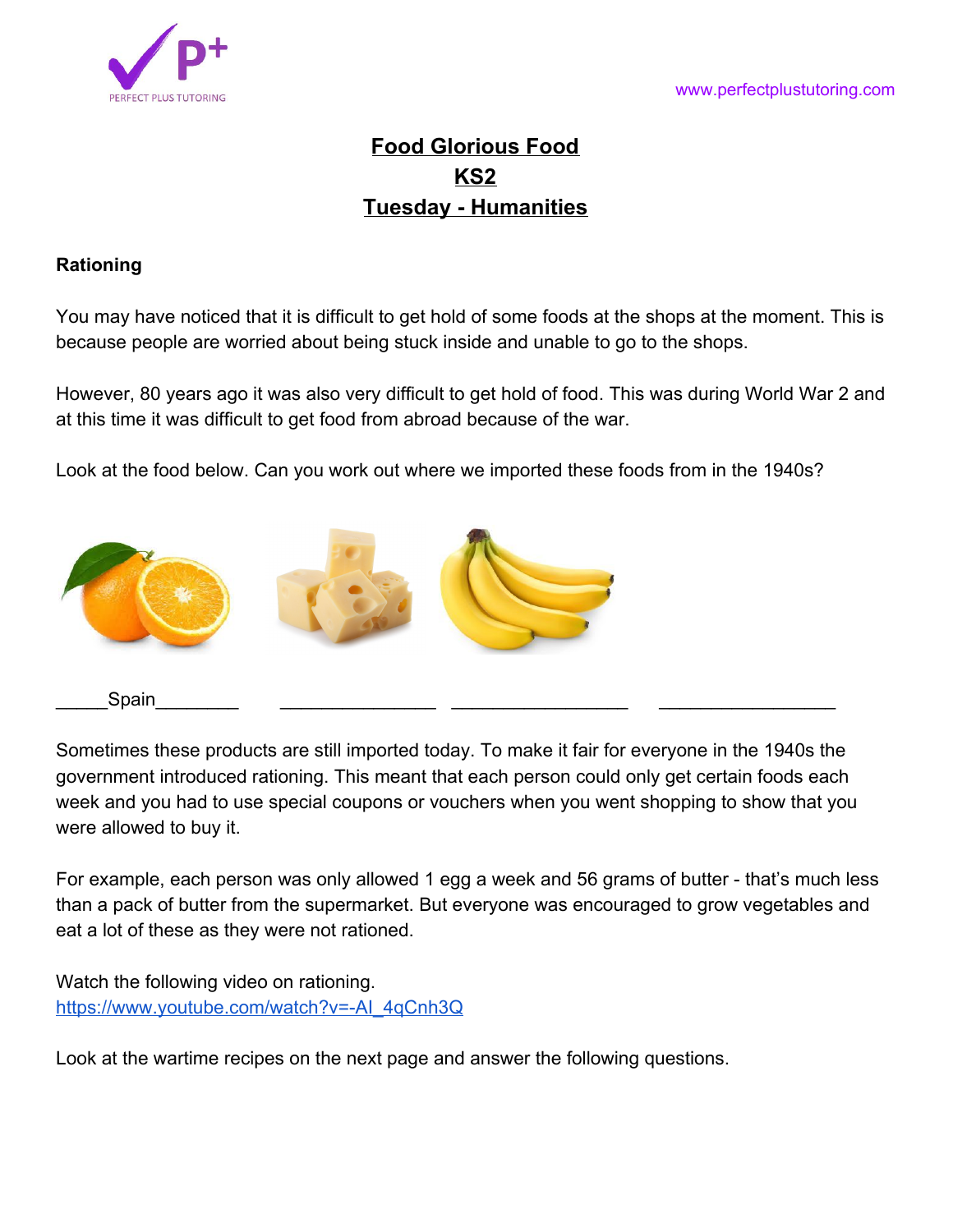

## **<u>Sweet Potato Chocolate Spread</u>**



 tablespoons of mashed potato tablespoon of cocoa tablespoon sugar Almond or vanilla flavoring

Mash the potato thoroughly. Mix in the cocoa, sugar and flavoring. Use as a spread instead of Jam.

You can boil and mash parsnips, add sugar and use to make a mock banana sandwich.





 oz peeled carrots lb sliced cooking apples  $\frac{1}{4}$  pint water lb of sugar (per pint of mixture)

Cook the carrots in a little water. Cook the apples with a little water until a smooth pulp. Mix the carrots and apples together. Measure the mixture and add I lb of sugar for each pint of mixture. Tip it all back into the saucepan, stir until the sugar has dissolved, then boil until stiffened. This never becomes as firm as real fruit jam.